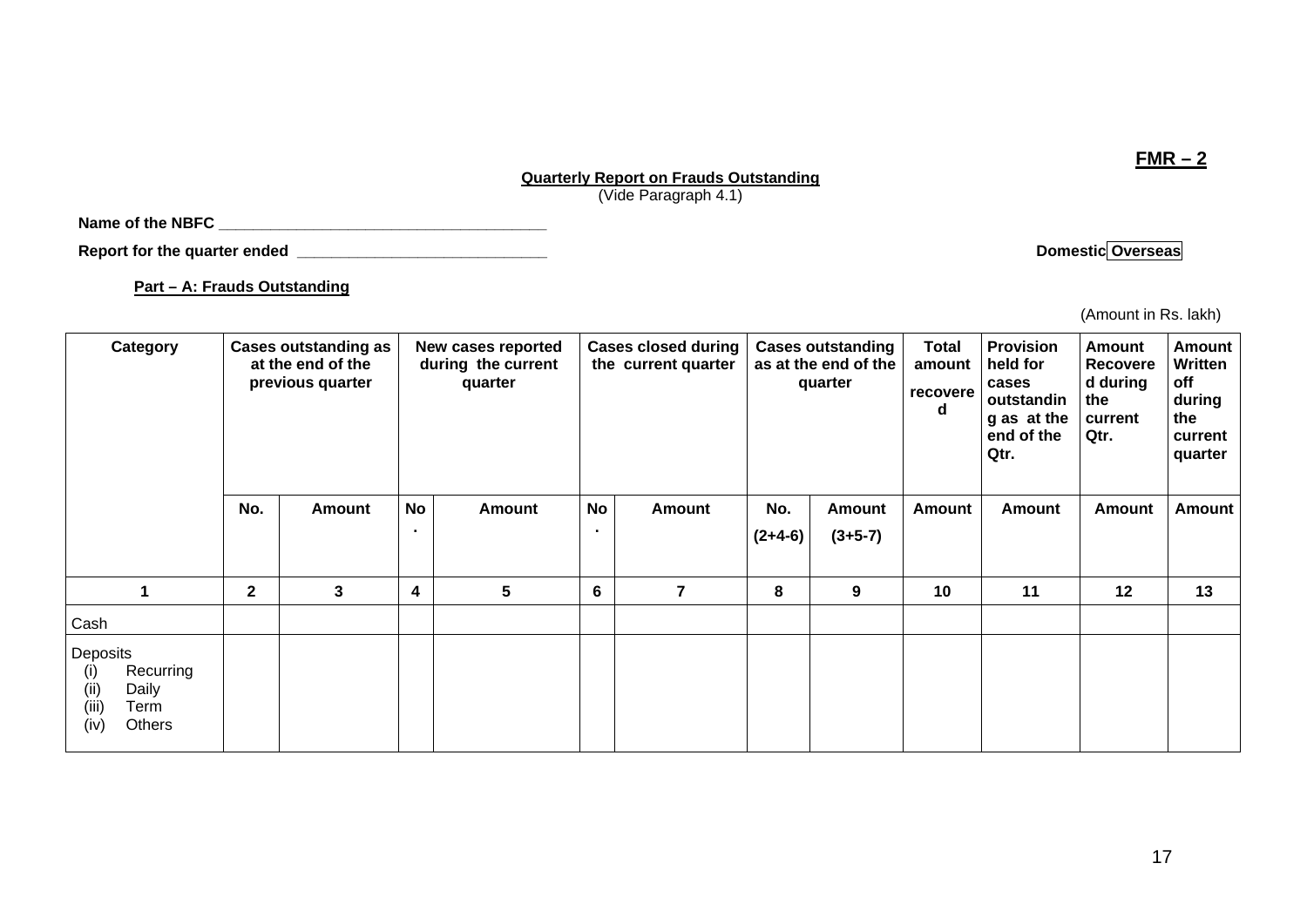| Category                                                                                                                    | <b>Cases outstanding as</b><br>at the end of the<br>previous quarter |               | New cases reported<br>during the current<br>quarter |                 |           | <b>Cases closed during</b><br>the current quarter |                       | <b>Cases outstanding</b><br>as at the end of the<br>quarter | <b>Total</b><br>amount<br>recovere<br>d | <b>Provision</b><br>held for<br>cases<br>outstandin<br>g as at the<br>end of the<br>Qtr. | <b>Amount</b><br><b>Recovere</b><br>d during<br>the<br>current<br>Qtr. | <b>Amount</b><br>Written<br>off<br>during<br>the<br>current<br>quarter |
|-----------------------------------------------------------------------------------------------------------------------------|----------------------------------------------------------------------|---------------|-----------------------------------------------------|-----------------|-----------|---------------------------------------------------|-----------------------|-------------------------------------------------------------|-----------------------------------------|------------------------------------------------------------------------------------------|------------------------------------------------------------------------|------------------------------------------------------------------------|
|                                                                                                                             | No.                                                                  | <b>Amount</b> | <b>No</b><br>$\bullet$                              | <b>Amount</b>   | <b>No</b> | <b>Amount</b>                                     | No.<br>$(2+4-6)$      | <b>Amount</b><br>$(3+5-7)$                                  | <b>Amount</b>                           | <b>Amount</b>                                                                            | <b>Amount</b>                                                          | <b>Amount</b>                                                          |
|                                                                                                                             |                                                                      |               |                                                     |                 |           |                                                   |                       |                                                             |                                         |                                                                                          |                                                                        |                                                                        |
| $\mathbf{1}$                                                                                                                | $\mathbf{2}$                                                         | $\mathbf{3}$  | $\boldsymbol{4}$                                    | $5\phantom{.0}$ | 6         | $\overline{7}$                                    | 8<br>$\boldsymbol{9}$ |                                                             | 10                                      | 11                                                                                       | 12                                                                     | 13                                                                     |
| Non-resident<br>accounts                                                                                                    |                                                                      |               |                                                     |                 |           |                                                   |                       |                                                             |                                         |                                                                                          |                                                                        |                                                                        |
| Advances<br>Cash credit<br>(i)<br>Term Loans<br>(ii)<br><b>Bills</b><br>(iii)<br>(iv)<br>Others                             |                                                                      |               |                                                     |                 |           |                                                   |                       |                                                             |                                         |                                                                                          |                                                                        |                                                                        |
| Inter-branch<br>accounts                                                                                                    |                                                                      |               |                                                     |                 |           |                                                   |                       |                                                             |                                         |                                                                                          |                                                                        |                                                                        |
| Off-balance sheet<br>Letters<br>of<br>(i)<br>credit<br>(ii)<br>Guarantees<br>(iii)<br>$Co-$<br>acceptance<br>Others<br>(iv) |                                                                      |               |                                                     |                 |           |                                                   |                       |                                                             |                                         |                                                                                          |                                                                        |                                                                        |
| Others                                                                                                                      |                                                                      |               |                                                     |                 |           |                                                   |                       |                                                             |                                         |                                                                                          |                                                                        |                                                                        |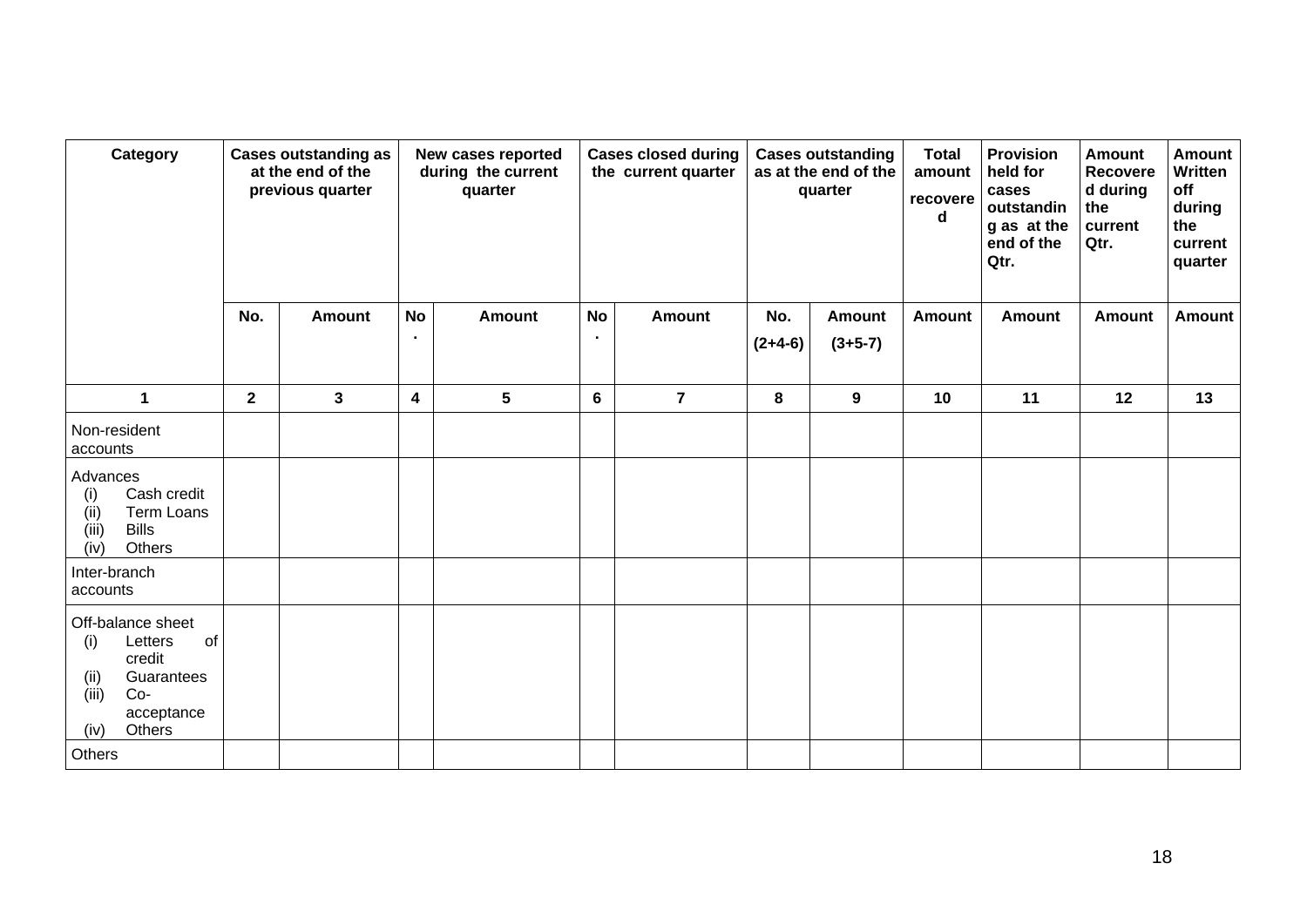| Category     |              | <b>Cases outstanding as</b><br>at the end of the<br>previous quarter |                      | New cases reported<br>during the current<br>quarter |           | <b>Cases closed during</b><br>the current quarter |                  | <b>Cases outstanding</b><br>as at the end of the<br>quarter | <b>Total</b><br>amount<br>recovere<br>d | <b>Provision</b><br>held for<br>cases<br>outstandin<br>g as at the<br>end of the<br>Qtr. | Amount<br><b>Recovere</b><br>d during<br>the<br>current<br>Qtr. | Amount<br>Written<br>off<br>during<br>the<br>current<br>quarter |  |
|--------------|--------------|----------------------------------------------------------------------|----------------------|-----------------------------------------------------|-----------|---------------------------------------------------|------------------|-------------------------------------------------------------|-----------------------------------------|------------------------------------------------------------------------------------------|-----------------------------------------------------------------|-----------------------------------------------------------------|--|
|              | No.          | <b>Amount</b>                                                        | No<br>$\blacksquare$ | <b>Amount</b>                                       | <b>No</b> | <b>Amount</b>                                     | No.<br>$(2+4-6)$ | <b>Amount</b><br>$(3+5-7)$                                  | <b>Amount</b>                           | Amount                                                                                   | Amount                                                          | Amount                                                          |  |
|              | $\mathbf{2}$ | 3                                                                    | 4                    | 5<br>6                                              |           | 7                                                 | 8                | 9                                                           | 10                                      | 11                                                                                       | 12                                                              | 13                                                              |  |
| <b>Total</b> |              |                                                                      |                      |                                                     |           |                                                   |                  |                                                             |                                         |                                                                                          |                                                                 |                                                                 |  |

**Note:** For Indian NBFCs with overseas offices/branches, the above figures relate to the domestic position. The figures in respect of overseas branches/offices may be shown in a separate sheet in the same format as above.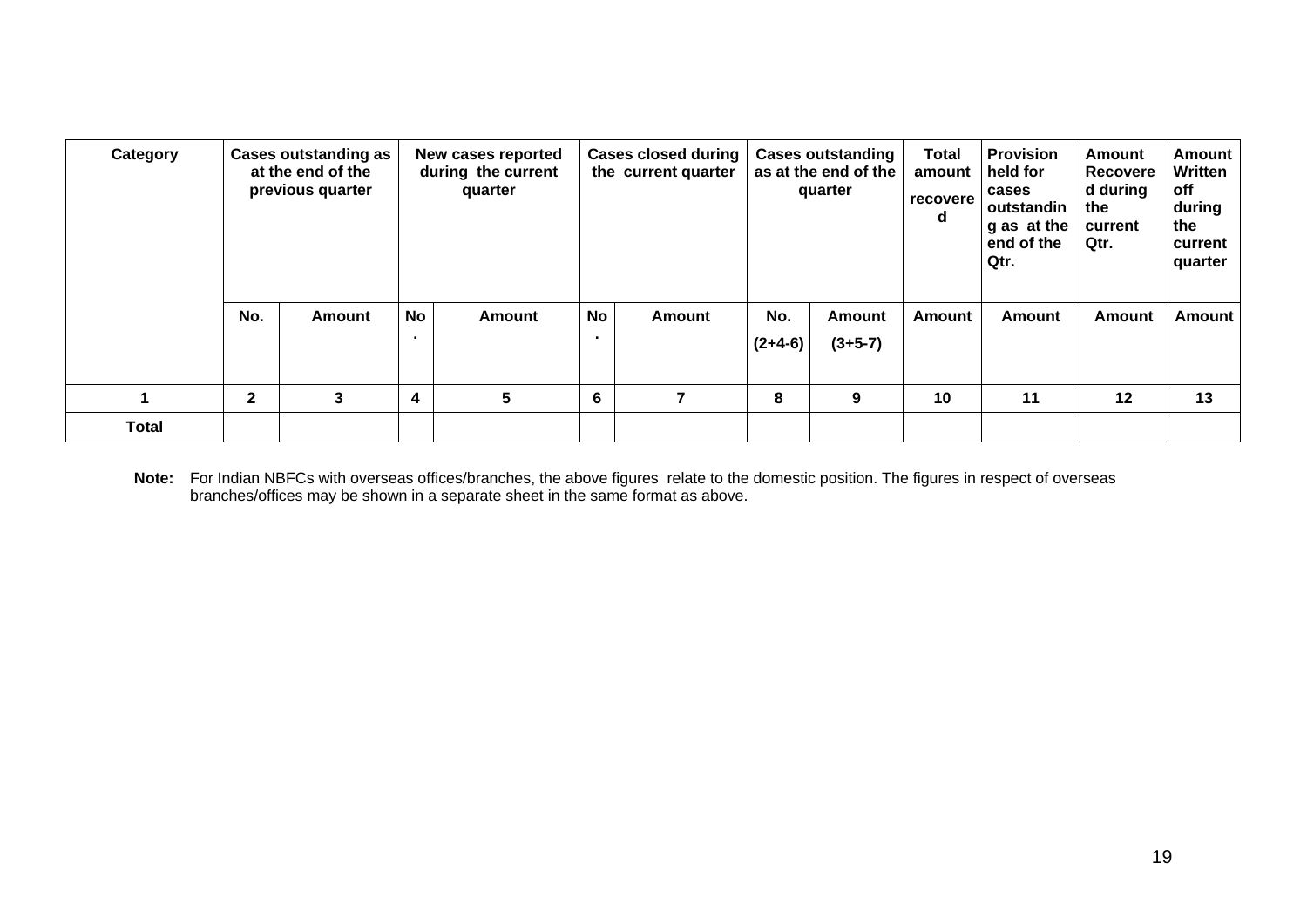## Part – B: Category-wise classification of frauds reported during the quarter **\_\_\_\_\_\_\_\_\_\_**

# **Name of the NBFC \_\_\_\_\_\_\_\_\_\_\_\_\_\_\_\_\_\_\_\_\_\_\_\_\_\_\_\_\_\_\_\_\_\_\_\_\_\_**

| Category                                          | <b>Misappropriation</b><br>and criminal<br>breach of trust |      |     | <b>Fraudulent</b><br>encashment/<br>manipulation of<br>books of account<br>and conversion of<br>property |     | extended for<br>illegal<br>gratification |     | Unauthorised Negligence and<br>credit facility cash shortages |     | <b>Cheating and</b><br>forgery |     | Irregularities in<br>foreign<br>exchange<br>transactions |     | <b>Others</b> |     | Total |  |
|---------------------------------------------------|------------------------------------------------------------|------|-----|----------------------------------------------------------------------------------------------------------|-----|------------------------------------------|-----|---------------------------------------------------------------|-----|--------------------------------|-----|----------------------------------------------------------|-----|---------------|-----|-------|--|
|                                                   | No.                                                        | Amt. | No. | Amt.                                                                                                     | No. | Amt.                                     | No. | Amt.                                                          | No. | Amt.                           | No. | Amt.                                                     | No. | Amt.          | No. | Amt.  |  |
| Less than Rs. 1 lakh                              |                                                            |      |     |                                                                                                          |     |                                          |     |                                                               |     |                                |     |                                                          |     |               |     |       |  |
| Rs. 1 lakh and above but<br>less than Rs. 25 lakh |                                                            |      |     |                                                                                                          |     |                                          |     |                                                               |     |                                |     |                                                          |     |               |     |       |  |
| Rs. 25 lakh and above                             |                                                            |      |     |                                                                                                          |     |                                          |     |                                                               |     |                                |     |                                                          |     |               |     |       |  |
| Total                                             |                                                            |      |     |                                                                                                          |     |                                          |     |                                                               |     |                                |     |                                                          |     |               |     |       |  |